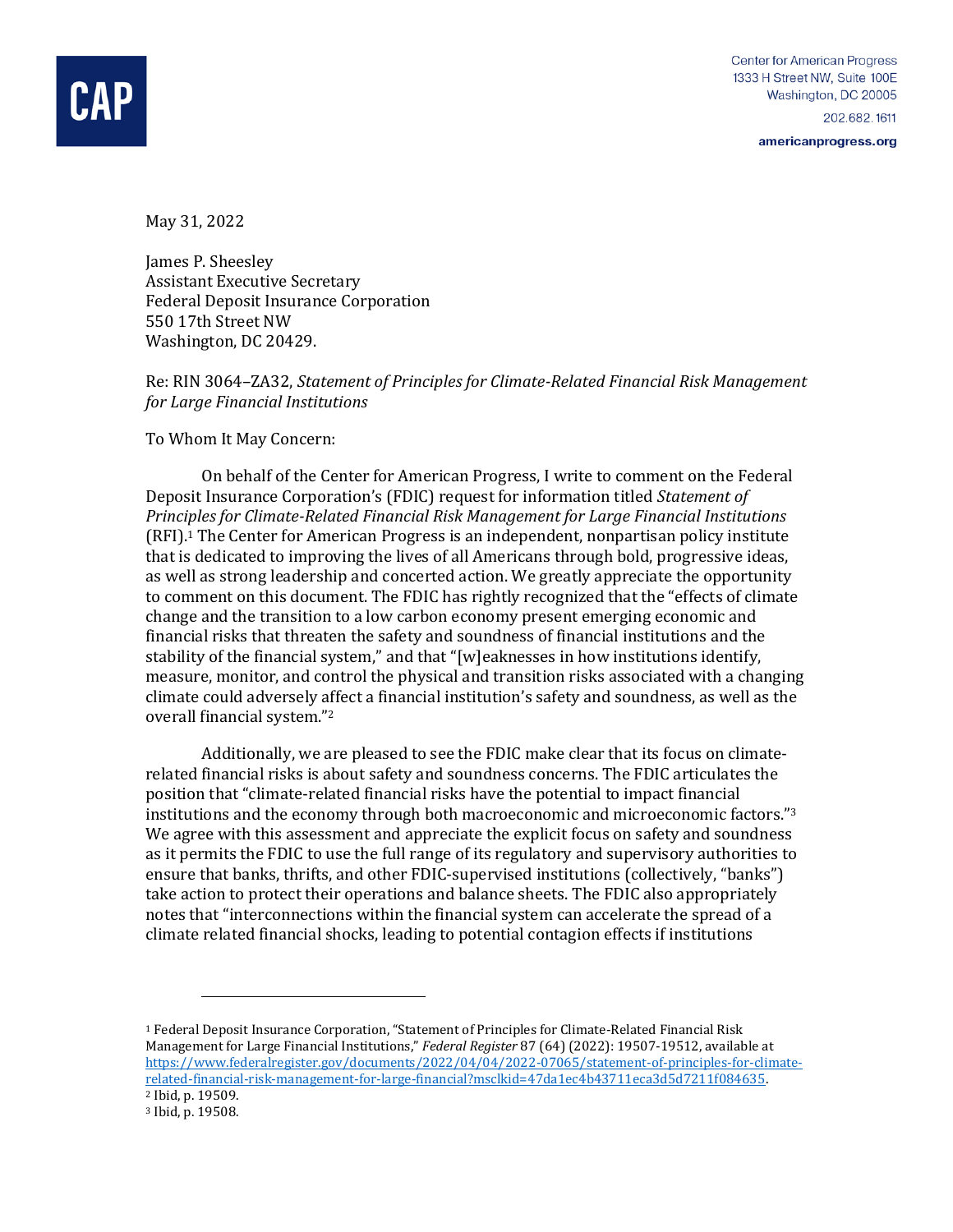experience shocks as a result of physical or transition risks." <sup>4</sup> Again, we agree with this assessment.

In addition to the above comments, below are answers to questions the RFI poses.

#### **Question 1: What additional factors, for example asset size, location, and business model, should inform financial institutions' adoption of these principles?**

Although the FDIC limits its draft principles for climate-related financial risk management to banks "with over \$100 billion in total consolidated assets," the principles themselves are sufficiently high-level to apply to all banks, regardless of size, location, and business model.<sup>5</sup> For example, the FDIC explains that "[a] financial institution's board and management should demonstrate an appropriate understanding of climate-related financial risk exposures and their impact on risk appetite to facilitate oversight," as well as that "[a] financial institution should employ a comprehensive process to identify emerging and material risks stemming from the institution's business activities and associated exposures."<sup>6</sup> The FDIC notes that "all financial institutions, regardless of size, may have material exposures to climate-related financial risks," and the principles articulated apply just as much to an institution with \$500 billion in assets as one with \$50 billion, \$5 billion, or less. 7

While the FDIC should apply the *principles* to all institutions, it should differentiate in the *implementation* of these principles. Implementation will clearly differ based on factors the FDIC listed (i.e., asset size, location, business model) and others.

### **Question 2: How could future guidance assist a financial institution in developing its climate-related financial risk management practices commensurate to its size, complexity, risk profile, and scope of operations?**

It is imperative that the FDIC provide institutions with the guidance they need to firmly understand and address their climate-related financial risks and explain how the FDIC intends to incorporate these risks into its examinations.

## *a. The FDIC must explain how climate risks relate to traditional financial risks and help banks understand how to manage their climate-related financial risks.*

The FDIC must continue to use guidance to describe the physical and transition risks associated with climate change and explain how those risks relate to traditional financial risks with which institutions are familiar (e.g., credit risk, market risk, liquidity risk, operational risk). As the Financial Stability Oversight Council (FSOC) recently noted, although these risks "will manifest in forms familiar to financial institutions[,] … the nature of climate risks is less familiar."<sup>8</sup> Accordingly, the FDIC must provide in guidance

<sup>4</sup> Ibid, p. 19509, *noting* Financial Stability Board, The Implications of Climate Change for Financial Stability (2020); Basel Committee on Banking Supervision, Climate-related risk drivers and their transmission channels (2021).

<sup>5</sup> Federal Deposit Insurance Corporation, "Statement of Principles for Climate-Related Financial Risk Management for Large Financial Institutions," p. 19507.

<sup>6</sup> Ibid, p. 19510.

<sup>7</sup> Ibid, p. 19509.

<sup>8</sup> Financial Stability Oversight Council, "Report on Climate-Related Financial Risk" (Washington: 2021), p. 24, available a[t https://home.treasury.gov/system/files/261/FSOC-Climate-Report.pdf.](https://home.treasury.gov/system/files/261/FSOC-Climate-Report.pdf)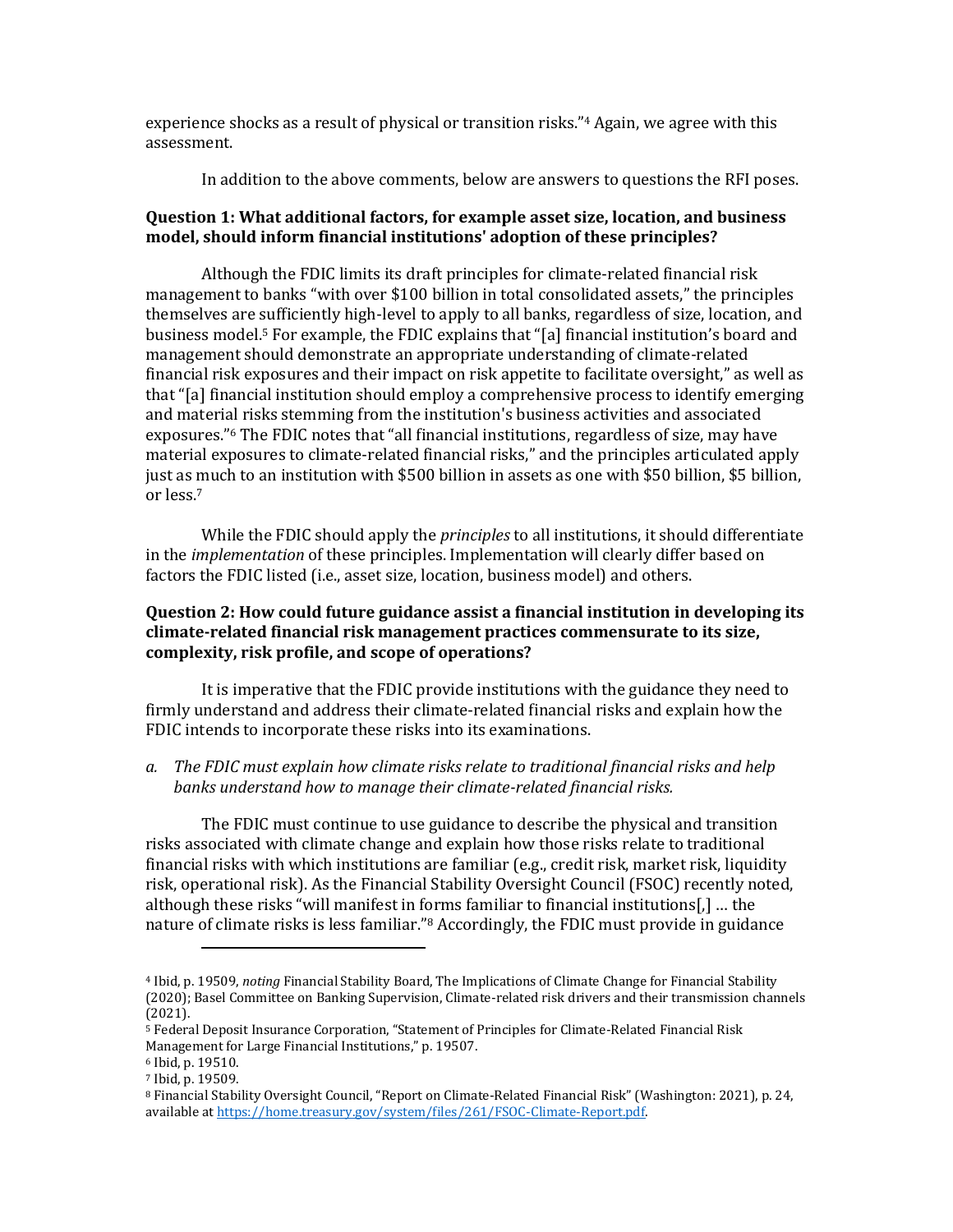examples of each type of risk so bankers can truly understand the risks they face.<sup>9</sup> For example:

- Credit risk: Institutions may see increased real estate losses due to hurricanes, agricultural loan losses due to drought, losses from fossil fuel companies as demand for greener products increases, or losses from borrowers in communities where the economy is dependent on the fossil fuel industry.
- Market risk: Institutions may see losses due to agricultural commodity price increases due to crop damage or increased costs of capital if shareholders and bondholders withdraw financing because of a bank's climate-related risks.
- Liquidity risk: Institutions may see lower liquidity as natural disasters losses impair the value of long-term assets or disrupt short-term funding sources.
- Operational risk: Institutions may cease operating for a period of time if they lose power as a result of storms disabling the power grid.
- Reputational risk: Institutions may face increased costs of capital if potential shareholders and bondholders shift funding away from firms known to fund fossil fuel producers.

The FDIC must also explain to institutions how many of these risks are interconnected and that a bank may face multiple climate-related financial risks at once from the same or different counterparties (e.g., institutions may face credit risk from agricultural borrowers at the same time as they face market risk from increased agricultural commodity prices). It must also stress that transition risk may come from both governmental activities (e.g., new statutes or regulations) and from private actors (e.g., shifts in investor preferences).

Further, the FDIC must use guidance to help banks understand how best to manage their climate-related financial risks. Although the FDIC should not *mandate* particular risk-reducing activities, it should help institutions understand options for reducing, mitigating, or otherwise managing their climate-related risks. These options could include, among others, incorporating climate-related financial risk management practices in all business lines, creating procedures by which climate-related issues may be escalated to the management or board level, and assisting counterparties in developing their own climate-related risk management or transition plans.

To both highlight climate-related financial risks and help banks manage those risks, the FDIC should use existing publications and activities such as the *Quarterly Banking Profile*, periodic *Risk Reviews*, and the Community Banking Research Program to understand, identify, and articulate the seriousness of its climate concerns.

# *b. The FDIC must provide guidance as to how climate-related financial risks fit into the CAMELS framework.*

The FDIC uses the Uniform Financial Institutions Rating System, better known as CAMELS, "for evaluating the soundness of financial institutions on a uniform basis and for

<sup>9</sup> See generally Americans for Financial Reform Education Fund and others, "Recommendations for Supervisory Guidance for Bank Regulators" September 2021, p. 5, available at [https://www.nrdc.org/sites/default/files/supervision-guidance-climate-risk-202109.pdf.](https://www.nrdc.org/sites/default/files/supervision-guidance-climate-risk-202109.pdf)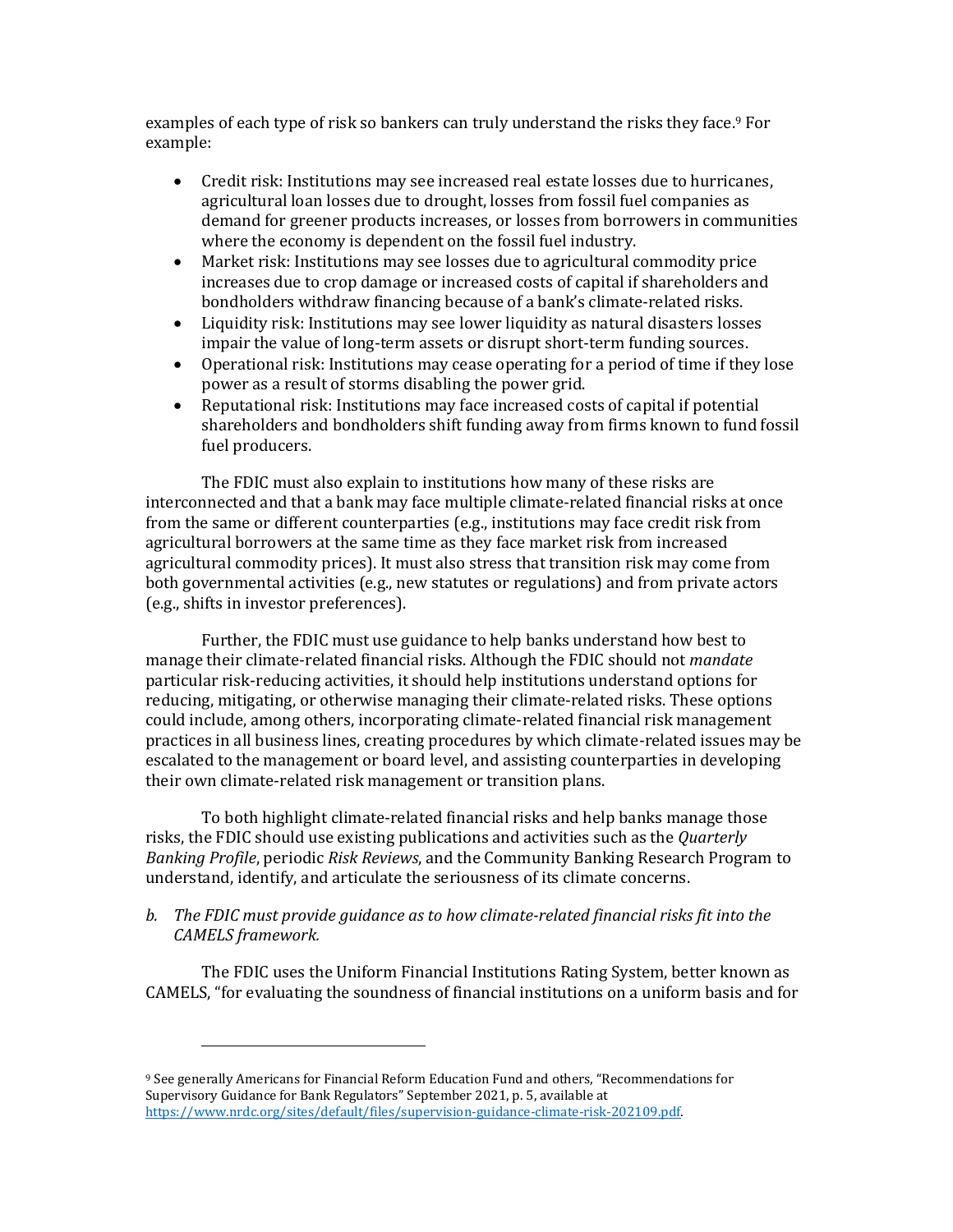identifying those institutions requiring special supervisory attention or concern." <sup>10</sup> FDIC examiners assign banks a score of 1 to 5 on six components ("capital adequacy, asset quality, management capability, earnings quantity and quality, the adequacy of liquidity, and sensitivity to market risk") and provide an overall composite score. Banks take their CAMELS ratings very seriously, and regulators use them to decide whether a bank holding company can engage in non-banking financial activities and how much to charge for insurance premiums. 11

The Federal Financial Institutions Examination Council (FFIEC) has provided guidance on what factors examiners should consider when evaluating banks for each component, and climate risk may be easily incorporated.<sup>12</sup> The FDIC should issue guidance explaining how its examiners will incorporate climate-related financial risks into its CAMELS ratings. For example, the FFIEC guidance explains that examiners should consider "balance sheet composition, including the nature and amount of intangible assets, market risk, concentration risk, and risks associated with nontraditional activities" when determining a bank's Capital Adequacy score. <sup>13</sup> Accordingly, the FDIC could explain that examiners may consider whether its assets are at risk of losing value as markets transition away from fossil fuels. Similarly, the FFIEC guidance explains that examiners should consider "the adequacy of, and conformance with, appropriate internal policies and controls addressing the operations and risks of significant activities" to determine a bank's Management score, and examiners may consider whether the bank has sufficient policies addressing climate-related financial risk.<sup>14</sup>

*c. The FDIC must update its examination manuals to incorporate climate-related financial risks.*

The FDIC maintains several different examination manuals, including its *Risk Management Manual of Examination Policies*, <sup>15</sup> its *Consumer Compliance Examination*  Manual,<sup>16</sup> and its *Trust Examination Manual*.<sup>17</sup> Although these manuals are drafted to aid examiners in evaluating banks' safety and soundness, institutions themselves rely on these manuals to understand the FDIC's and examiners' expectations of them. Accordingly, the FDIC should update these manuals to ensure that climate-related financial risk is referenced as appropriate and in a timely manner. Additionally, if the FDIC determines it is

<sup>16</sup> Federal Deposit Insurance Corporation, "Consumer Compliance Examination Manual," available at [https://www.fdic.gov/resources/supervision-and-examinations/consumer-compliance-examination](https://www.fdic.gov/resources/supervision-and-examinations/consumer-compliance-examination-manual/index.html)[manual/index.html](https://www.fdic.gov/resources/supervision-and-examinations/consumer-compliance-examination-manual/index.html) (last accessed May 2022).

<sup>17</sup> Federal Deposit Insurance Corporation, "Trust Examination Manual," available at <https://www.fdic.gov/regulations/examinations/trustmanual/> (last accessed May 2022).

<sup>10</sup> Federal Financial Institutions Examination Council, "Uniform Financial Institutions Rating System," *Federal Register* 61 (245) (1996): 67021-67029, available a[t https://www.govinfo.gov/content/pkg/FR-1996-12-](https://www.govinfo.gov/content/pkg/FR-1996-12-19/pdf/96-32174.pdf) [19/pdf/96-32174.pdf.](https://www.govinfo.gov/content/pkg/FR-1996-12-19/pdf/96-32174.pdf) 

<sup>11</sup> See Legal Information Institute, "12 U.S. Code § 1843 - Interests in nonbanking organizations," available at <https://www.law.cornell.edu/uscode/text/12/1843> (last accessed May 2022); Legal Information Institute, "12 U.S. Code § 1841 - Definitions," available at <https://www.law.cornell.edu/uscode/text/12/1841> (last accessed May 2022); Legal Information Institute, "12 CFR § 327.16 - Assessment pricing methods," available at <https://www.law.cornell.edu/cfr/text/12/327.16> (last accessed May 2022).

<sup>12</sup> Federal Financial Institutions Examination Council, "Uniform Financial Institutions Rating System." <sup>13</sup> Ibid, p. 67026.

<sup>14</sup> Ibid, p. 67027.

<sup>15</sup> Federal Deposit Insurance Corporation, "Risk Management Manual of Examination Policies," available at <https://www.fdic.gov/regulations/safety/manual/> (last accessed May 2022).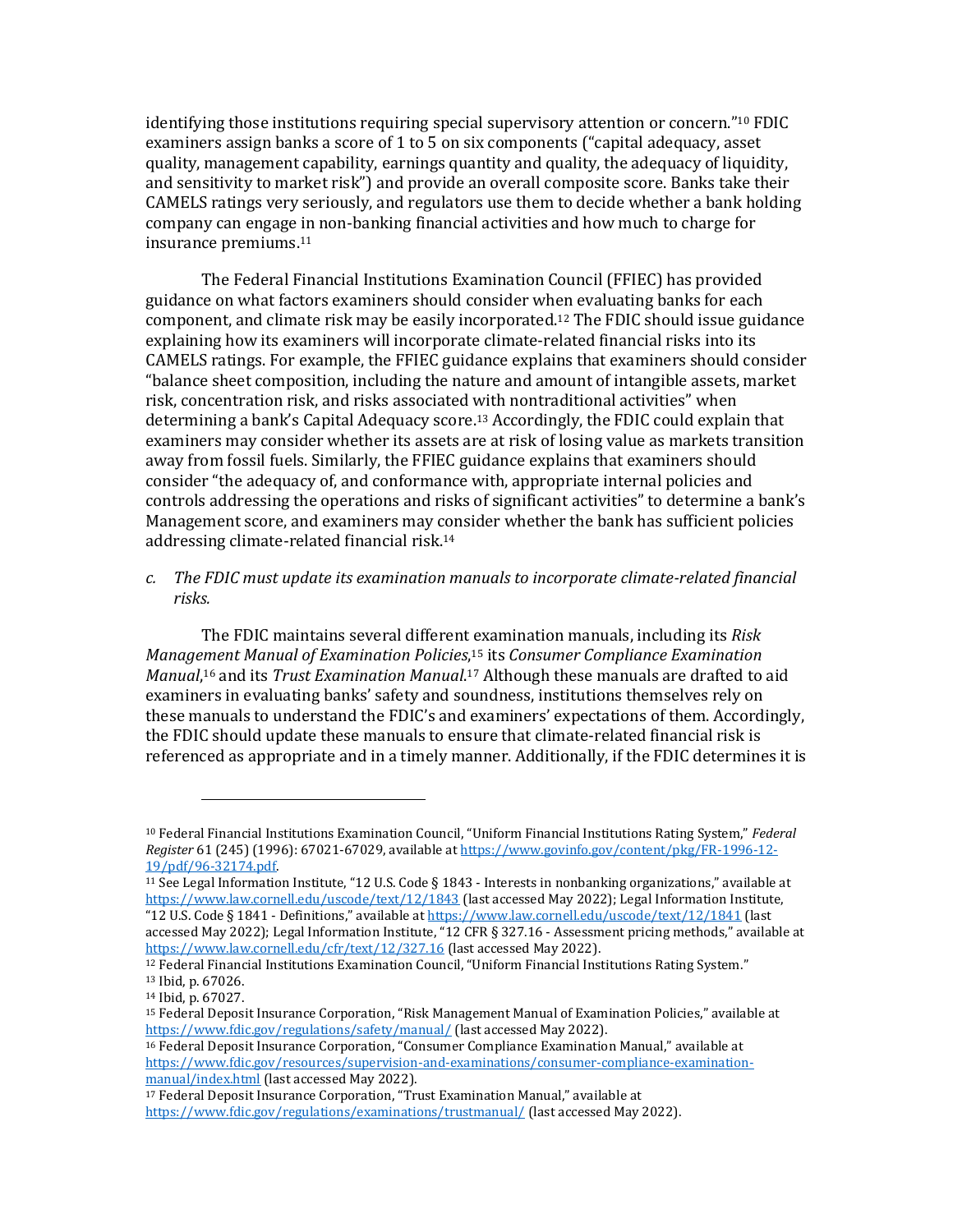necessary to employ examiners focused on climate-related financial risks, it should consider issuing an exam manual dedicated to that topic.

### *d. The FDIC must tailor guidance.*

As the FDIC articulates new climate related principles and expectations for how institutions will implement those principles, it should consider (on a document-bydocument basis) whether or how those principles or expectations may be tailored to institutions' business lines or sizes. The FDIC should also consider whether institutions with particular business lines or institutions that operate in particular locations require tailored guidance. For example, institutions with high concentrations of mortgage loans will have different risk profiles from institutions with high concentrations of agricultural loans, and institutions with high concentrations of mortgage loans in one area of the country will have different risk profiles from institutions in others. The FDIC should tailor its expectations for how institutions will mitigate their risks faced, and it would be appropriate for the FDIC to issue guidance specifying what those tailored expectations are.

#### *e. The FDIC must tailor examiners' interactions with banks.*

Just as the FDIC should tailor its written guidance, its examiners' interactions with institutions should be similarly tailored. Some of the largest institutions are keenly aware of their climate risks and began taking steps to mitigate those risks even before the FDIC issued its guidance.<sup>18</sup> For these institutions, examiners' climate-related responsibilities should be focused on, for example, ensuring that institutions' managements have put forth policies and procedures based on the most recent science, and that staff comply with those policies and procedures. However, for smaller institutions that may not have the resources to begin adapting to the realities of climate change, examiners should have conversations with institutions' boards and management so that they understand their institutions face climate-related risks and have basic information as to the range of possible responses.

## *f. The FDIC must require that banks fulfill their public commitments.*

We strongly support the FDIC's statement that, "where institutions engage in public communication of their climate-related strategies, boards and management should ensure that any public statements about an institution's climate related strategies and commitments are consistent with their internal strategies and risk appetite statements." Although the FDIC cannot legally mandate that institutions make specific public commitments regarding their loan portfolios, it should require that when institutions articulate measurable targets that they also take the steps necessary to adhere to those targets.

When an institution fails to adhere to its public commitments on climate change, it could face losses for both reputational and legal reasons. First, institutions that make extensive climate commitments, such as commitments to be net zero by 2050, may lose customers if they fail to make significant progress on those commitments, as individuals who choose their banks based in part on climate pledges may move their business away

<sup>&</sup>lt;sup>18</sup> For example, six U.S.-headquartered global systemically important banks have joined the Net-Zero Banking Alliance. See Net-Zero Banking Alliance, "Members," available at [https://www.unepfi.org/net-zero](https://www.unepfi.org/net-zero-banking/members/)[banking/members/](https://www.unepfi.org/net-zero-banking/members/) (last accessed May 2022).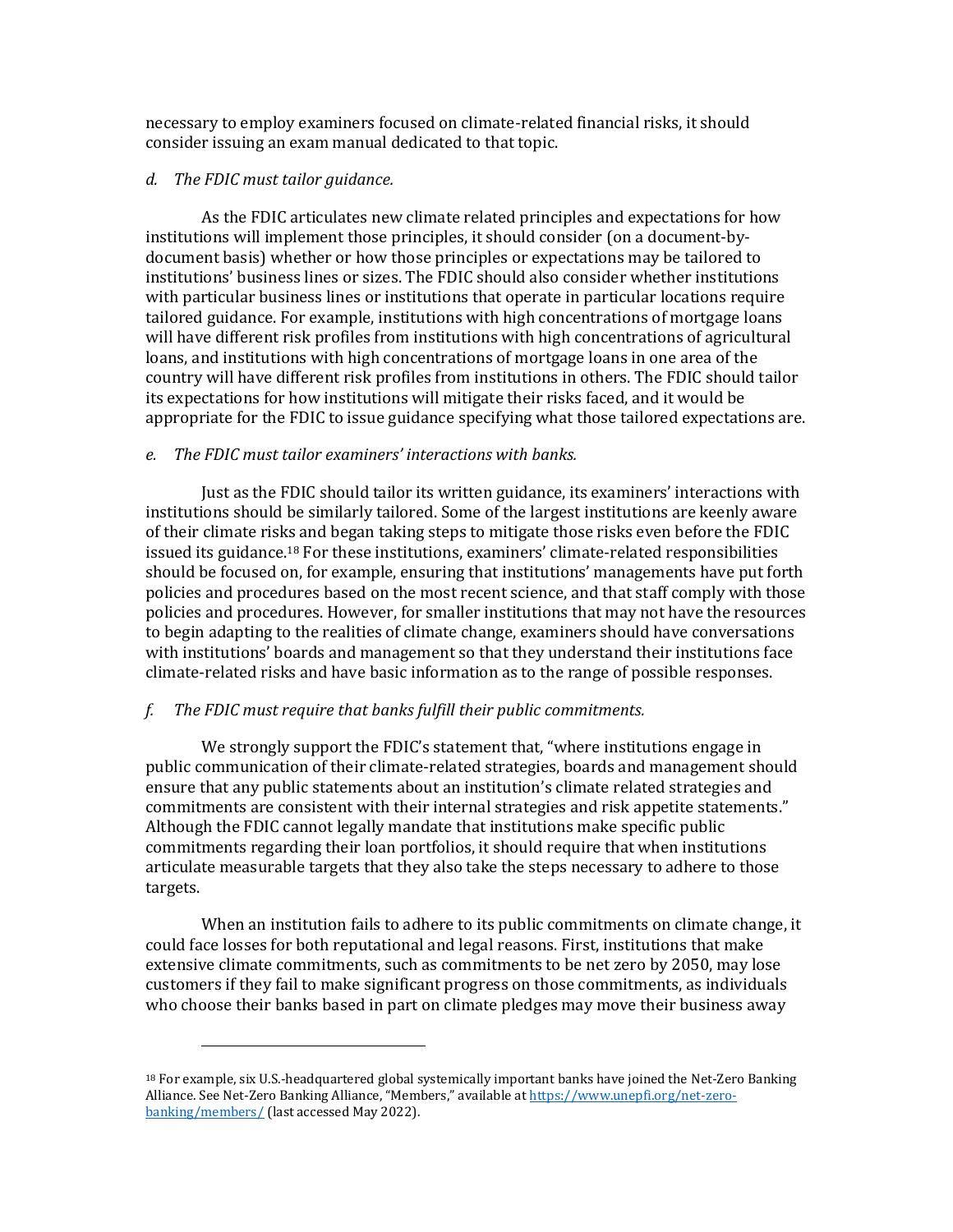from institutions that fail to make progress on their commitments. Second, publicly traded institutions that make climate commitments may face litigation under the securities laws for making materially false statements if they similarly fail to make significant progress on those commitments. To help institutions avoid losses from these risks, the FDIC should make clear that institutions that make public climate commitments must develop and implement credible strategies for fulfilling those commitments.

Importantly, those strategies should not rely on carbon offsets, which are "tradable 'rights' or certificates linked to activities that lower the amount of carbon dioxide in the atmosphere."<sup>19</sup> Not only is there deep concern that many carbon offsets, as currently designed, do not work,<sup>20</sup> but regulators with jurisdiction over carbon markets may bring enforcement actions against sellers of offsets for fraud, severely limiting the supply and increasing the price of legitimate offsets.<sup>21</sup> To the extent institutions wish to rely on carbon offsets to meet their commitments, the FDIC should ensure that efforts are in place to substantiate that those offsets result in the removal of carbon from the atmosphere.

## **Question 3: What challenges do financial institutions face in incorporating these draft principles into their risk management systems? How should the FDIC further engage with financial institutions to understand those challenges?**

In our interactions with banks, the primary challenge they face is with obtaining data with which to effectively understand their climate-related financial risks. Accordingly, the FDIC should provide guidance as to what types of information may be useful in helping institutions understand their climate risks as well as how banks may obtain this information.

In order to fully understand their counterparties' and their own operations' climate-related financial risks, banks will need asset-specific data and metrics that are forward-looking. Banks will need information both from counterparties and from public sources to fully understand their exposure to climate-related financial risks.

When making loans, banks typically rely on information disclosed by borrowers, and banks should request climate-related information from their counterparties. The Securities and Exchange Commission's (SEC) proposed climate disclosure rule provides good examples of the types of information that banks should be requesting from their borrowers, <sup>22</sup> including information about how corporate borrowers' governance policies

<sup>20</sup> *See e.g.*, Lisa Song and Paula Moura, "An Even More Inconvenient Truth: Why Carbon Credits for Forest Preservation May Be Worse Than Nothing," ProPublica, May 22, 2019, available at [https://features.propublica.org/brazil-carbon-offsets/inconvenient-truth-carbon-credits-dont-work](https://features.propublica.org/brazil-carbon-offsets/inconvenient-truth-carbon-credits-dont-work-deforestation-redd-acre-cambodia/)[deforestation-redd-acre-cambodia/.](https://features.propublica.org/brazil-carbon-offsets/inconvenient-truth-carbon-credits-dont-work-deforestation-redd-acre-cambodia/)

<sup>19</sup> *See e.g.*, Angelo Gurgel, "Carbon Offsets," MIT Climate Portal, September 11, 2020, available at [https://climate.mit.edu/explainers/carbon-offsets.](https://climate.mit.edu/explainers/carbon-offsets)

<sup>21</sup> Todd Phillips, "A Climate and Competition Agenda for the Commodity Futures Trading Commission," American Progress, February 1, 2022, available a[t https://www.americanprogress.org/article/a-climate-and](https://www.americanprogress.org/article/a-climate-and-competition-agenda-for-the-commodity-futures-trading-commission/)[competition-agenda-for-the-commodity-futures-trading-commission/](https://www.americanprogress.org/article/a-climate-and-competition-agenda-for-the-commodity-futures-trading-commission/) ("The CFTC has jurisdiction over carbon offsets through its authority to address fraud and market manipulation in spot commodity markets…and it can hold offset issuers accountable if they promise carbon reductions that do not, or simply cannot, occur."). <sup>22</sup> Securities and Exchange Commission, "The Enhancement and Standardization of Climate-Related Disclosures for Investors," *Federal Register* 87 (69) (2022): 21334-21473, available at [https://www.govinfo.gov/content/pkg/FR-2022-04-11/pdf/2022-06342.pdf.](https://www.govinfo.gov/content/pkg/FR-2022-04-11/pdf/2022-06342.pdf)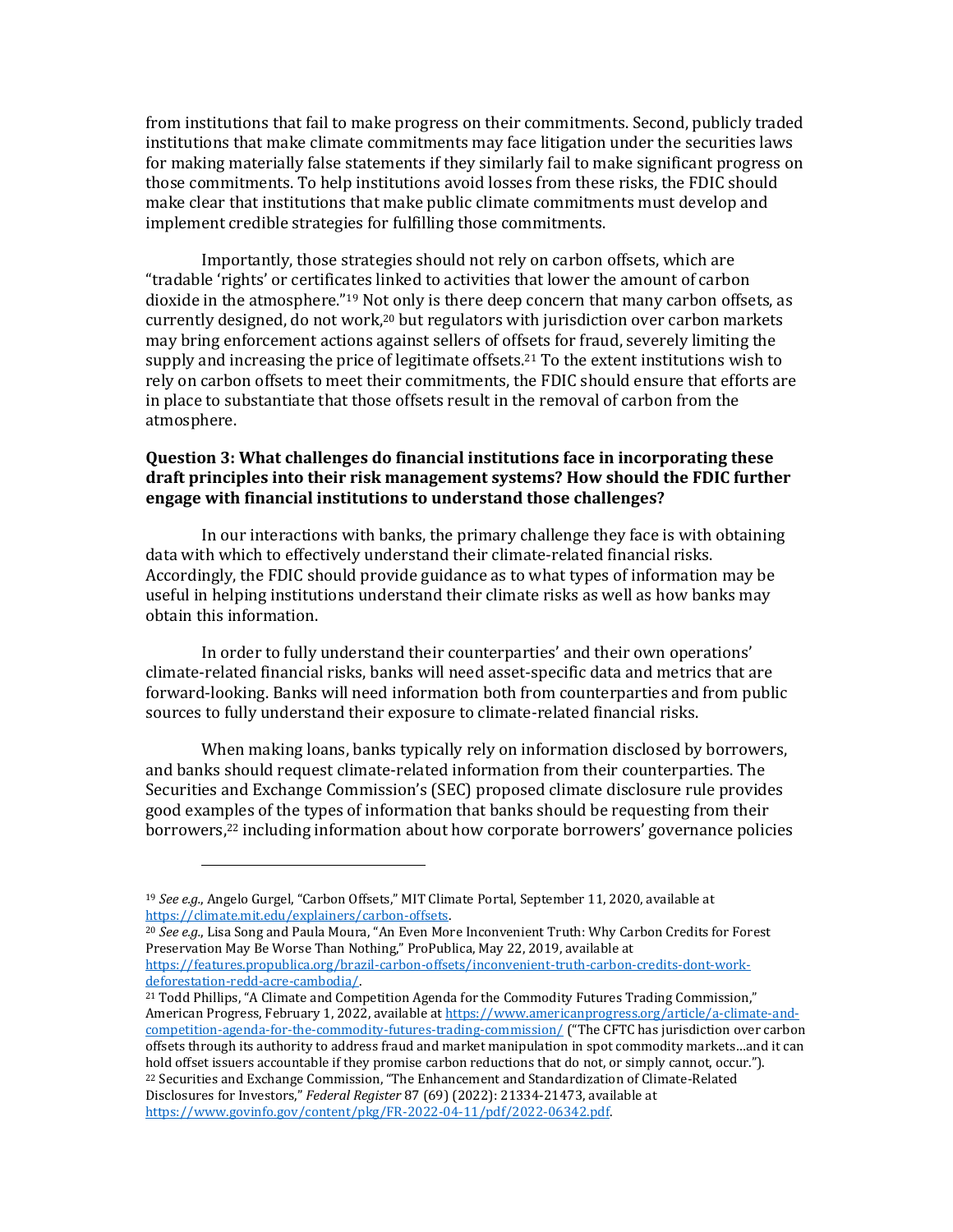account for climate risks; the climate-related physical and transition risks reasonably likely to have a material impact on borrowers' current and expected assets and operations; borrowers' strategies for addressing those risks; borrowers' Scopes 1, 2, and 3 greenhouse gas emissions (excluding offsets or renewable energy credits); and any other risks that may affect borrowers' creditworthiness in the future. This requested information should relate to both physical- and transition-related risks. Banks should also request geolocation information for significant borrower infrastructure (including significant infrastructure up and down the value chain) and information about whether borrowers have applied for climate-related insurance but have been rejected.

In addition to information provided by borrowers, banks should consider using publicly available data. Useful data sources include publicly traded borrowers' climaterelated securities disclosures, borrowers' competitors' climate-related securities disclosures, location-specific climate projections, and information regarding climate risks to borrowers' value chains. Importantly, banks cannot simply rely on historical data to project future trends in climate change; climate events are occurring and intensifying in a nonlinear fashion and will continue to do so into the future.<sup>23</sup> Finally, banks should also consider using independent consultants who have climate-related expertise and knowledge about borrowers' business sectors.

## **Question 4: Would regulations or guidelines prescribing particular risk management practices be helpful to financial institutions as they adjust to doing business in a changing climate?**

The FDIC should consider issuing standards under section 39 of the Federal Deposit Insurance Act relating to how banks manage their climate-related financial risks.<sup>24</sup> Section 39 allows the FDIC to "prescribe standards relating to," among other things, banks' "internal controls, information systems, and internal audit systems;" "loan documentation;" credit underwriting;" and "other operational and managerial standards as the [FDIC] determines to be appropriate" to ensure banks' safety and soundness. If a bank fails to adhere to promulgated standards, the FDIC may require the bank to submit and follow a plan specifying actions it "will take to correct the deficiency."

It is important that the FDIC prescribe standards that "invoke[] some underlying purpose," rather than one that "has a definite factual trigger."<sup>25</sup> This is consistent with the existing FDIC standards promulgated under section 39, which includes among its requirements that banks have internal controls for "[e]ffective risk assessment," audit systems that provide for "[i]ndependence and objectivity," and credit underwriting standards that "[a]re appropriate to the size of the institution."<sup>26</sup> The FDIC indicated that

[https://kb.osu.edu/bitstream/handle/1811/71589/OSLJ\\_V74N3\\_0423.pdf.](https://kb.osu.edu/bitstream/handle/1811/71589/OSLJ_V74N3_0423.pdf)

<sup>23</sup> Christian L. E. Franzke, "Nonlinear climate change," *Nature Climate Change* 4 (2014): 423-424, available at [https://www.nature.com/articles/nclimate2245.](https://www.nature.com/articles/nclimate2245) 

<sup>24</sup> Legal Information Institute, "12 U.S. Code § 1831p–1 - Standards for safety and soundness," available at <https://www.law.cornell.edu/uscode/text/12/1831p-1> (last accessed May 2022); See generally Todd Phillips, "In Support of Supervisory Guidance," September 24, 2021, available at https://papers.ssrn.com/sol3/papers.cfm?abstract\_id=3927856.

<sup>25</sup> Bryan Lammon, "Rules, Standards, and Experimentation in Appellate Jurisdiction," *Ohio State Law Journal* 74 (423) (2013): 423-461, available at

<sup>26</sup> Legal Information Institute, "12 CFR Appendix A to Part 364 - Interagency Guidelines Establishing Standards for Safety and Soundness," available at [https://www.law.cornell.edu/cfr/text/12/appendix-A\\_to\\_part\\_364](https://www.law.cornell.edu/cfr/text/12/appendix-A_to_part_364) (last accessed May 2022).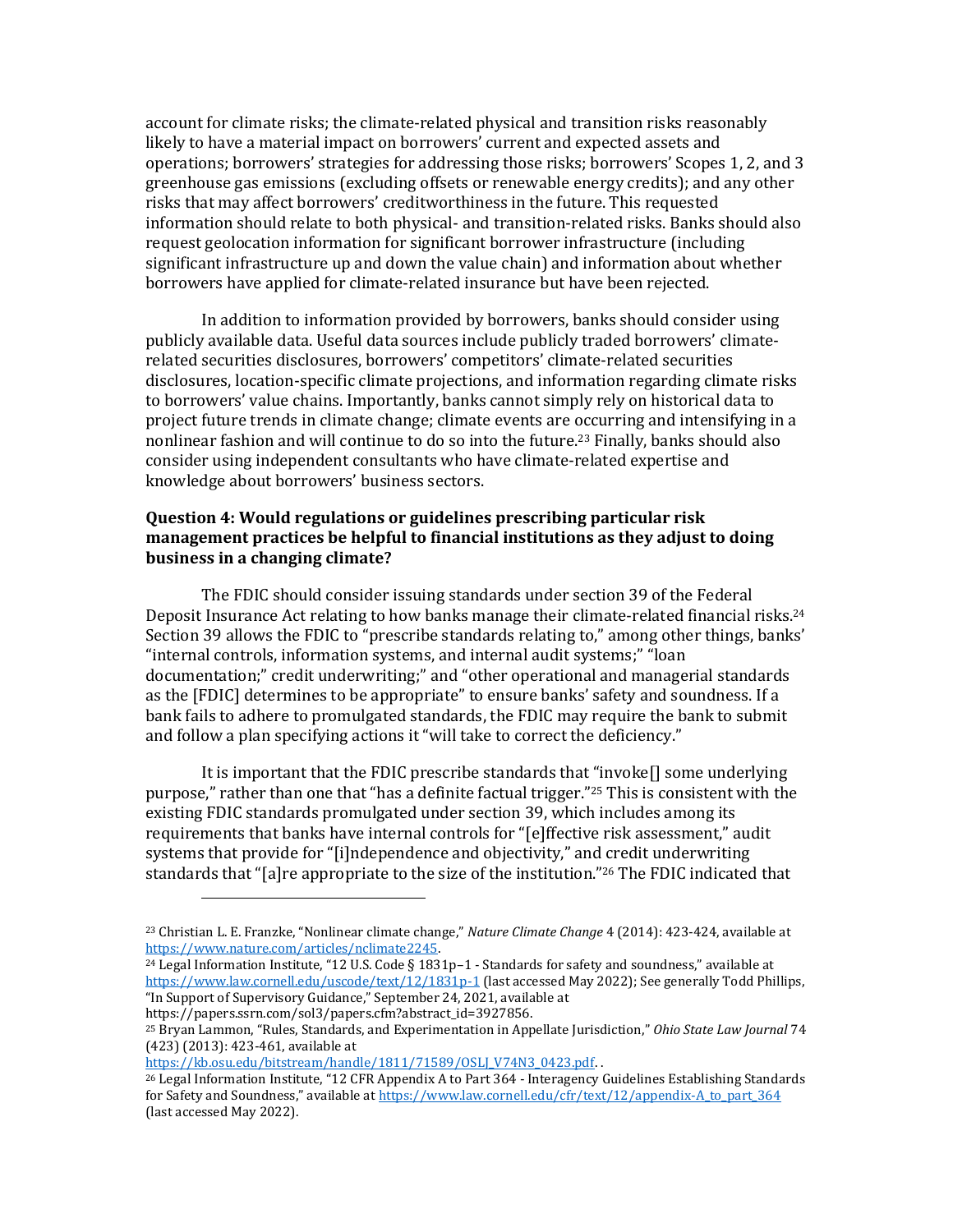such standards allow examiners "to identify and address problems at insured depository institutions before capital becomes impaired… without dictating how institutions must be managed and operated." 27

The benefit of issuing standards under section 39 are three-fold. First, doing so would help banks understand the standard by which examiners will hold them. One study found that this type of guidance "is a much-needed resource that [regulated parties] would not want to do without—and may actively demand" as it can be used to "clarify vague legislative rules" or statutes without necessitating an enforcement action.<sup>28</sup> Second, issuing section 39 standards would provide FDIC examiners a clearly legal means for requiring banks to make necessary changes with a clear mechanism for appealing such determinations.<sup>29</sup> Finally, issuing these standards under section 39 would make clear that climate-related financial risks are a safety and soundness concern. Some legislators have indicated that they believe efforts by the FDIC and other banking regulators to address climate-related financial risks are simply "advocating a certain set of social policies" such as "addressing global warming or advancing so-called racial justice," <sup>30</sup> but courts can review actions under section 39 to ensure that they address only valid safety and soundness concerns.

Note, however, that standards issued as guidelines under section 39 are little different from other guidance documents the FDIC could issue, except that they are more vulnerable to being overturned by Congress under the Congressional Review Act. The FDIC could accomplish the same goals with other guidance not issued under section  $39^{31}$ 

## **Question 5: What specific tools or strategies have financial institutions used to successfully incorporate climate-related financial risks into their risk management frameworks?**

No response to question 5.

**Question 6: How do financial institutions determine when climate-related financial risks are material and warrant greater than routine attention by the board and management?**

No response to question 6.

<sup>29</sup> See Federal Deposit Insurance Corporation, "Guidelines for Appeals of Material Supervisory Determinations," *Federal Register* 86 (14) (2021): 6880-6888, available a[t https://www.fdic.gov/news/board](https://www.fdic.gov/news/board-matters/2021/2021-01-19-notice-dis-a-fr.pdf)[matters/2021/2021-01-19-notice-dis-a-fr.pdf.](https://www.fdic.gov/news/board-matters/2021/2021-01-19-notice-dis-a-fr.pdf) 

<sup>30</sup> U.S. Senator Pat Toomey, "Toomey Opening Statement at Fed Chairman Powell's Nomination Hearing," U.S. Senate Committee on Banking, Housing, and Urban Affairs, January 11, 2022, available at

[https://www.banking.senate.gov/newsroom/minority/toomey-opening-statement-at-fed-chairman-powells](https://www.banking.senate.gov/newsroom/minority/toomey-opening-statement-at-fed-chairman-powells-nomination-hearing)[nomination-hearing.](https://www.banking.senate.gov/newsroom/minority/toomey-opening-statement-at-fed-chairman-powells-nomination-hearing) 

<sup>27</sup> Ibid.

<sup>28</sup> Nicholas R. Parrillo, "Federal Agency Guidance: An Institutional Perspective," Administrative Conference of the United States, October 12, 2017, p. 35, available at

[https://www.acus.gov/sites/default/files/documents/parrillo-agency-guidance-final-report.pdf;](https://www.acus.gov/sites/default/files/documents/parrillo-agency-guidance-final-report.pdf) See also Phillips, "In Support of Supervisory Guidance," p. 9. (Guidance "gives banks the clarity they desire that may not be available from reviewing the text of a statute—and without their regulator having to begin an enforcement action against one institution to put the rest of the industry on notice.")

<sup>31</sup> See Phillips, "In Support of Supervisory Guidance," p. 17-20.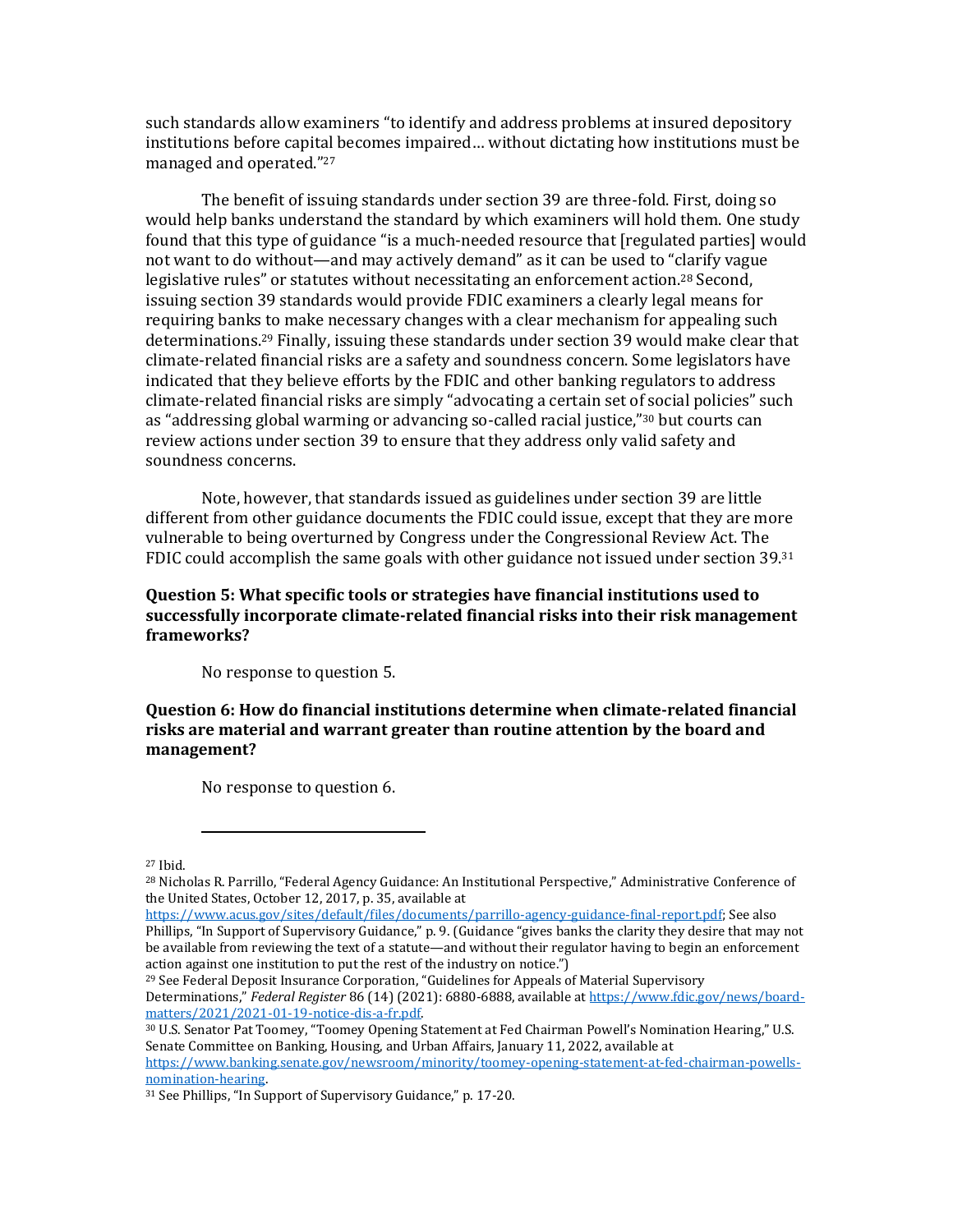**Question 7: What time horizon do financial institutions consider relevant when identifying and assessing the materiality of climate-related financial risks?**

No response to question 7.

## **Question 8: What, if any, specific products, practices, and strategies—for example, insurance or derivatives contracts or other capital market instruments—do financial institutions use to hedge, transfer, or mitigate climate-related financial risks?**

Banks can use insurance and derivatives to hedge their climate-related risks at both the loan and portfolio level. However, banks and regulators must recognize that hedging cannot not remove risk entirely from their balance sheets; any contract to transfer credit risk to another entity gives rise to counterparty risk because the counterparty may fail to fulfill their side of the contract.

Banks face different risks from hedging strategies at both the loan and portfolio level. At the loan level, banks frequently require borrowers to obtain and maintain insurance coverage for the duration of their loan—for example, residential mortgage borrowers are required to obtain homeowners insurance upon loan closure. However, as areas become more subject to the catastrophic effects of climate change, such as with changing flood maps, borrowers may be subject to increased premiums or even discontinued coverage, leaving them without insurance. <sup>32</sup> At the portfolio level, banks can use catastrophe insurance, climate bonds, and various derivatives to hedge their climaterelated financial risks.<sup>33</sup> However, it is easy to imagine banks entering into weather derivative contracts only to find that their counterparty's balance sheet is negatively correlated with the risk it is insuring against and could fail at just the time that the banks need protection. Such a situation does not entirely remove risk from individual banks' balance sheets but instead removes the credit risk and applies counterparty risk.

The use of insurance or derivatives to hedge risk also raises systemic risk concerns. Just as how in the leadup to the 2008 financial crisis many large financial institutions relied on credit risk protection offered by AIG, <sup>34</sup> one can imagine many large banks today relying on a single institution for climate-risk protection. If those banks all rely on one insurer and that insurer does not have a sufficiently strong balance sheet, none would be fully protected.

Accordingly, the FDIC must understand what climate-risk insurance coverage is being provided to banks, who is providing that coverage, and whether insurers' balance sheets are in any way correlated with the banks for which they are providing coverage. To the extent that many banks have counterparty risk with a single counterparty, FSOC

<sup>32</sup> Jie Jenny Zou, "Insuring catastrophe," The Center for Public Integrity, February 25, 2020, available at [https://publicintegrity.org/environment/flood-insurance-climate-change-risk-inequality/.](https://publicintegrity.org/environment/flood-insurance-climate-change-risk-inequality/)

<sup>33</sup> See Patrick Henry, "Explainer: How catastrophe bonds help manage the risk of climate change," World Economic Forum, November 10, 2021, available a[t https://www.weforum.org/agenda/2021/11/catastrophe](https://www.weforum.org/agenda/2021/11/catastrophe-bond-finance-insurance-climate-change-natural-disaster/)[bond-finance-insurance-climate-change-natural-disaster/.](https://www.weforum.org/agenda/2021/11/catastrophe-bond-finance-insurance-climate-change-natural-disaster/) 

<sup>34</sup> Adam Davidson, "How AIG fell apart," Reuters, September 18, 2008, available at [https://www.reuters.com/article/us-how-aig-fell-apart-idUSMAR85972720080918.](https://www.reuters.com/article/us-how-aig-fell-apart-idUSMAR85972720080918)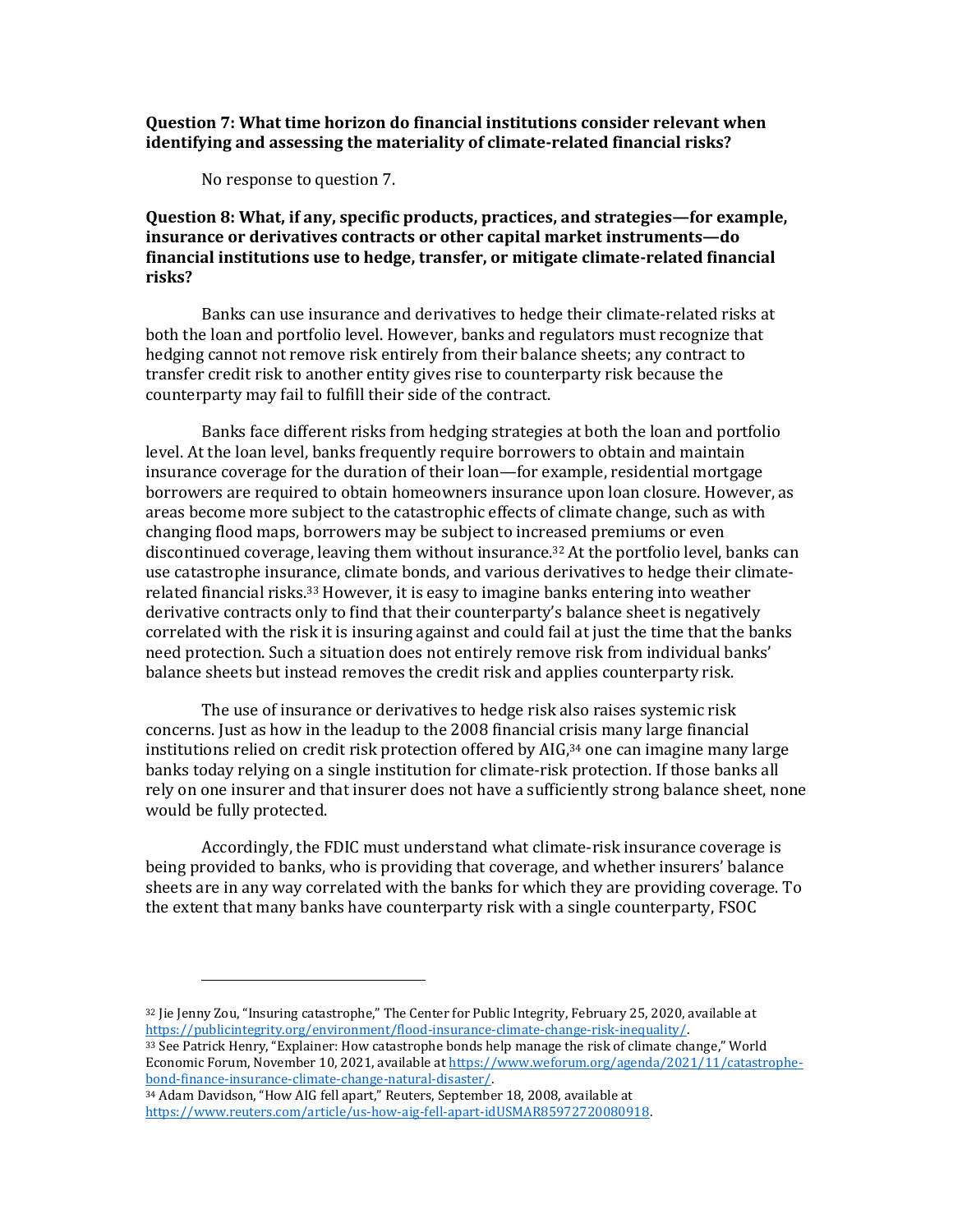should consider whether to designate that firm as systemically important and subject to enhanced prudential standards.

**Question 9: What, if any, climate-related financial products or services—for example, "green bonds," derivatives, dedicated investment funds, or other instruments that take climate-related considerations into account—do financial institutions offer to clients and customers? What risks, if any, do these products or services pose?**

No response to question 9.

**Question 10: How do financial institutions currently consider the impacts of climate-related financial risk mitigation strategies and financial products on households and communities, specifically LMI and other disadvantaged communities? Should the agencies modify existing regulations and guidance, such as those associated with the Community Reinvestment Act, to address the impact climate-related financial risks may have on LMI and other disadvantaged communities?**

The FDIC's principles note that climate change "could include potentially disproportionate impact on the financially vulnerable, including low- to moderate-income (LMI) and other disadvantaged households and communities," and, accordingly, it is especially important that the FDIC help ensure institutions continue to provide services to these households and communities. Although there may be additional means of tackling this, the FDIC should take three specific actions.

First, the FDIC should work with the other federal banking agencies to update their Community Reinvestment Act (CRA) rules to ensure that credit flows to LMI and other disadvantaged communities to help these communities reduce their fossil fuel emissions and protect themselves from climate impacts.<sup>35</sup> Currently, banking deserts—often in central cities and rural areas—are excluded from the benefits promised by the CRA because they are not in any institution's assessment area. The FDIC should update its CRA regulations to ensure that institutions with a nationwide presence direct investment into all underserved communities, not only those surrounding physical branches. Further, the FDIC should explore a climate resilience and environmental justice finance mandate for the CRA, which would give institutions credit for providing loans for projects such as energy efficient and climate resilient affordable housing, installation of community solar energy projects, and others.<sup>36</sup>

Second, the FDIC must ensure that banks consider whether their climate risk mitigation efforts have fair lending implications and must ensure agency examiners and enforcement officials can sufficiently identify issues that may result in discrimination. A number of laws to which banks are subject—including the Equal Credit Opportunity Act,

<sup>35</sup> Federal Deposit Insurance Corporation, "Agencies Issue Joint Proposal to Strengthen and Modernize Community Reinvestment Act Regulations," Press release, May 5, 2022, available at [https://www.fdic.gov/news/press-releases/2022/pr22039.html.](https://www.fdic.gov/news/press-releases/2022/pr22039.html) 

<sup>36</sup> *See generally* Michela Zonta and Caius Willingham, "A CRA To Meet the Challenge of Climate Change," American Progress, December 17, 2020, available a[t https://www.americanprogress.org/article/cra-meet](https://www.americanprogress.org/article/cra-meet-challenge-climate-change/)[challenge-climate-change/.](https://www.americanprogress.org/article/cra-meet-challenge-climate-change/)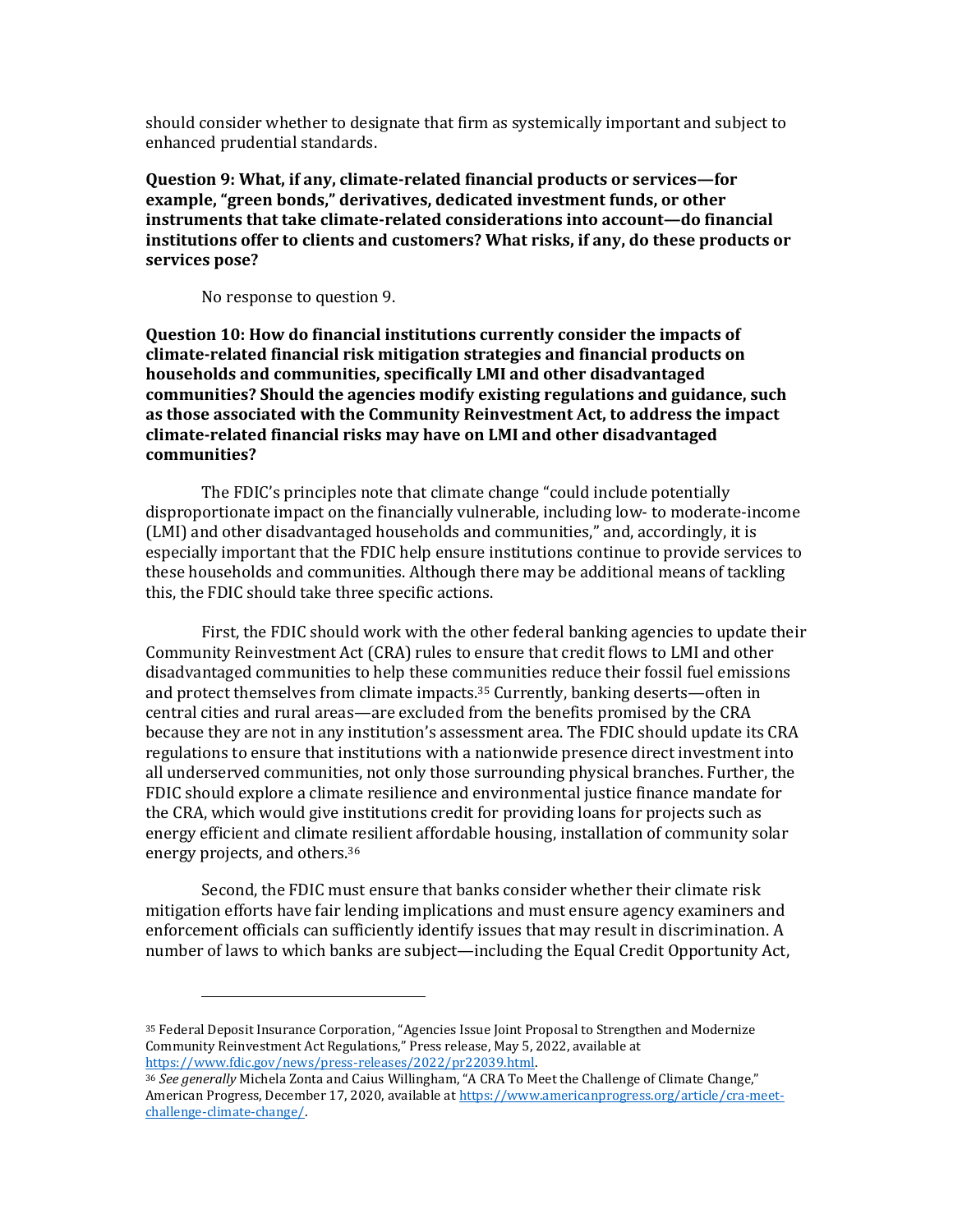the Fair Housing Act, Community Reinvestment Act, and regulations thereunder—prohibit discrimination based on several protected characteristics. 37

Discrimination may be demonstrated through not only "[o]vert evidence of disparate treatment," but also "[e]vidence of disparate impact." <sup>38</sup> Disparate treatment occurs "when a lender openly discriminates on a prohibited basis," whereas disparate impact occurs when "a lender applies a racially or otherwise neutral policy or practice equally to all credit applicants, but the policy or practice disproportionately excludes or burdens certain persons on a prohibited basis."<sup>39</sup>

It is particularly important for banks to ensure that climate risk mitigation efforts do not discriminate against the borrowers who are already disproportionately impacted by climate change. Unfortunately, impacts from climate change pose one such risk, as climate-induced or -exacerbated natural disasters and sea level rise has been found to disproportionately affect low-income communities and communities of color.<sup>40</sup> A literature review conducted by staff of the Federal Reserve Bank of New York found "that regions of the United States that are home to above-average shares of low-income and minority groups are likely to suffer the greatest meteorological effects of climate change." <sup>41</sup> Even more, it found "that low-income and minority Americans are limited in how they may adapt to climate change because they have less access to insurance and are less likely to have access to credit when needed." 42

Accordingly, the FDIC should consider providing guidance to explain how banks could inadvertently engage in discriminatory practices when addressing climate-related financial risks in order to ensure continued access to credit for climate-affected communities. The FDIC should also instruct agency examiners and enforcement officials to recognize that discrimination can occur as banks begin taking steps to address climate risks.

Finally, the FDIC should issue guidance detailing how institutions may continue extending credit to vulnerable communities in a safe and sound manner. The FDIC should

<sup>40</sup> See, e.g., Maya Buchanan and others, "Sea Level Rise and Coastal Flooding Threaten Affordable Housing," *Environmental Research Letters* 15 (12) (2020), available a[t https://iopscience.iop.org/article/10.1088/1748-](https://iopscience.iop.org/article/10.1088/1748-9326/abb266) [9326/abb266;](https://iopscience.iop.org/article/10.1088/1748-9326/abb266) Jesse Keenan and Elizabeth Mattiuzzi, "Climate Adaptation Investment and the Community Reinvestment Act," Community Development Research Brief, June 16, 2019, available at [https://www.frbsf.org/community-development/publications/community-development-research](https://www.frbsf.org/community-development/publications/community-development-research-briefs/2019/june/climate-adaptation-investment-and-the-community-reinvestment-act/)[briefs/2019/june/climate-adaptation-investment-and-the-community-reinvestment-act/;](https://www.frbsf.org/community-development/publications/community-development-research-briefs/2019/june/climate-adaptation-investment-and-the-community-reinvestment-act/) NYU Furman Center, "Population in the U.S. Floodplain" (New York: 2017), available at https://furmancenter.org/files/Floodplain\_PopulationBrief\_12DEC2017.pdf.

<sup>41</sup> Ruchi Avtar and others, "Understanding the linkages between climate change and inequality in the United States," Federal Reserve Bank of New York, November 2021, p. 5, available at [https://www.econstor.eu/bitstream/10419/247914/1/sr991.pdf.](https://www.econstor.eu/bitstream/10419/247914/1/sr991.pdf)  <sup>42</sup> Ibid.

<sup>37</sup> See Equal Credit Opportunity Act, Public Law 93, Sec. 495, Title V, 93rd Cong., 2nd sess. (October 28, 1974), available at https://www.congress.gov/bill/93rd-congress/house-bill/11221/text; Fair Housing Act, Public Law 90, Sec. 284, 90th Cong., 2nd sess. (April 11, 1968), available at https://www.congress.gov/bill/90thcongress/house-bill/2516/text; Community Reinvestment Act, Public Law 95, Sec. 128, 95th Cong., 1st sess. (October 12, 1977), available at https://www.congress.gov/bill/95th-congress/house-bill/6655/text <sup>38</sup> Fair Housing Act, Public Law 90, Sec. 284.

<sup>39</sup> Federal Deposit Insurance Corporation, "FDIC Consumer Compliance Examination Manual: IV. Fair Lending" (Washington: 2021), p. 3, available a[t https://www.fdic.gov/resources/supervision-and](https://www.fdic.gov/resources/supervision-and-examinations/consumer-compliance-examination-manual/documents/4/iv-1-1.pdf)[examinations/consumer-compliance-examination-manual/documents/4/iv-1-1.pdf.](https://www.fdic.gov/resources/supervision-and-examinations/consumer-compliance-examination-manual/documents/4/iv-1-1.pdf)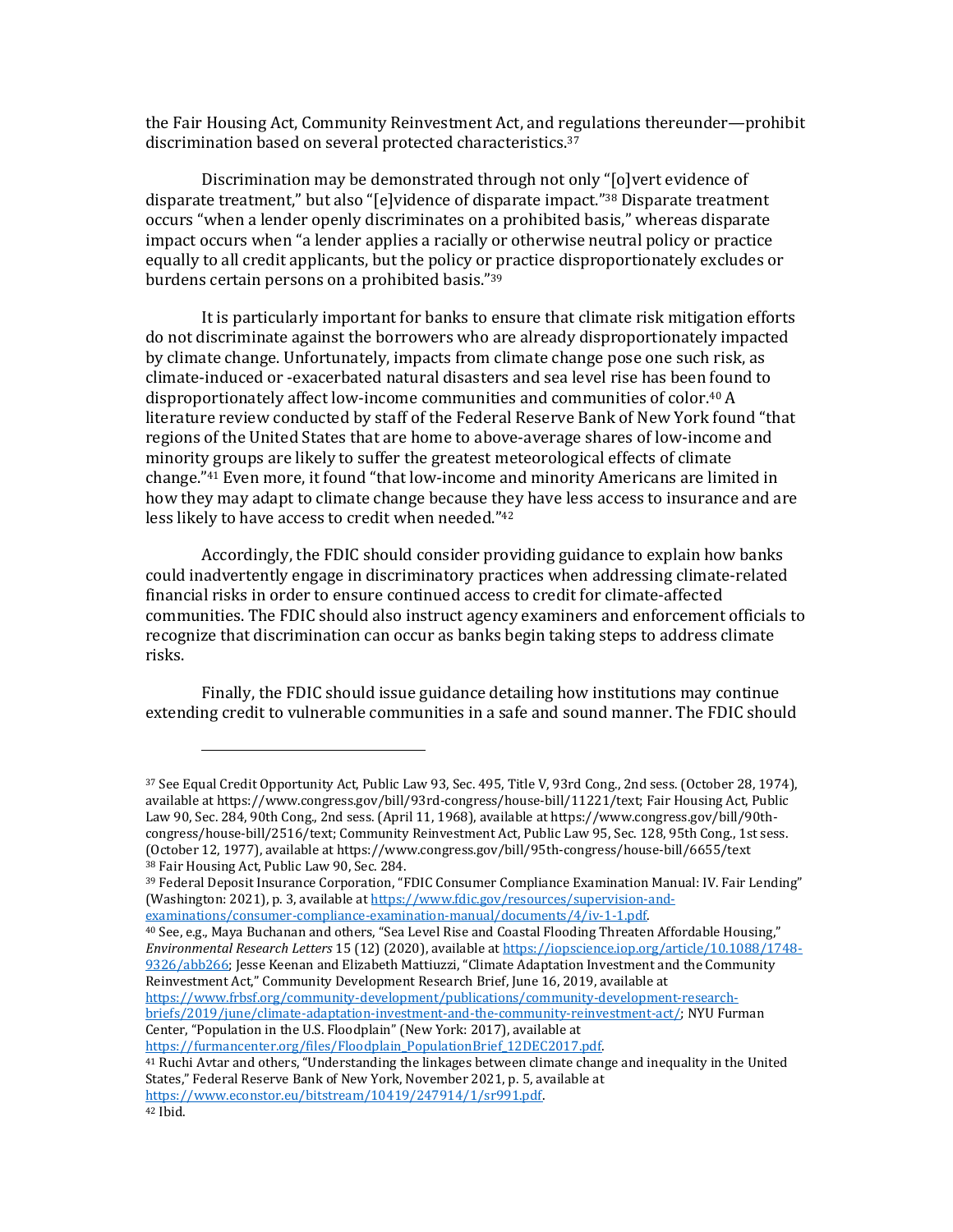particularly focus on how institutions may safely lend for the purchase and installation of residential solar panels, which are the types of high-dollar, long-term, uncollateralized loans that institutions are traditionally reticent to make.

# **Question 11: What, if any, specific climate-related data, metrics, tools and models from borrowers and other counterparties do financial institutions need to identify, measure, monitor, and control their own climate-related financial risks? How do financial institutions currently obtain this information? What gaps and other concerns are there with respect to these data, metrics, tools or models?**

When making loans, banks typically rely on information disclosed by borrowers, and banks should request climate-related information from their counterparties. The Securities and Exchange Commission's (SEC) proposed climate disclosure rule provides good examples of the types of information that banks should be requesting from their borrowers,<sup>43</sup> including information about how corporate borrowers' governance policies account for climate risks; the climate-related physical and transition risks reasonably likely to have a material impact on borrowers' current and expected assets and operations; borrowers' strategies for addressing those risks; borrowers' Scopes 1, 2, and 3 greenhouse gas emissions (excluding offsets or renewable energy credits); and any other risks that may affect borrowers' creditworthiness in the future. This requested information should relate to both physical- and transition-related risks. Banks should also request geolocation information for significant borrower infrastructure (including significant infrastructure up and down the value chain) and information about whether borrowers have applied for climate-related insurance but have been rejected.

### **Question 12: How could existing regulatory reporting requirements be augmented to better capture financial institutions' exposure to climate-related financial risks?**

Public disclosure is an important facet of bank regulation to ensure safety and soundness. The Basel Committee on Bank Supervision explains that disclosure "seek[s] to provide market participants with sufficient information to assess an … active bank's material risks and capital adequacy," and the FSOC notes that "[p]ublic, high-quality climate-related disclosures by companies that … are regulated as a financial institution … will better inform investors and market participants about the climate-related risks to those entities." <sup>44</sup> Providing disclosure of climate-related risks can help investors make better capital allocation decisions and can enable them to assist bank managements managers in instituting improved risk management practices. It can also help regulators and investors understand where the banking industry as a whole is making loans.

The FSOC notes that "[g]aps in disclosure … exist with respect to banks," as "[b]ank and savings and loan holding companies not subject to SEC filing requirements represent 3,855 entities with about \$3.1 trillion in total assets," and "the majority of banks that are not part of a holding company are exempt from SEC-related disclosures," and that bank

<sup>43</sup> Securities and Exchange Commission, "The Enhancement and Standardization of Climate-Related Disclosures for Investors."

<sup>44</sup> Bank for International Settlements, "Pillar 3 framework - Executive Summary," June 27, 2019, available at [https://www.bis.org/fsi/fsisummaries/pillar3\\_framework.htm;](https://www.bis.org/fsi/fsisummaries/pillar3_framework.htm) Financial Stability Oversight Council, "Report on Climate-Related Financial Risk," p. 67.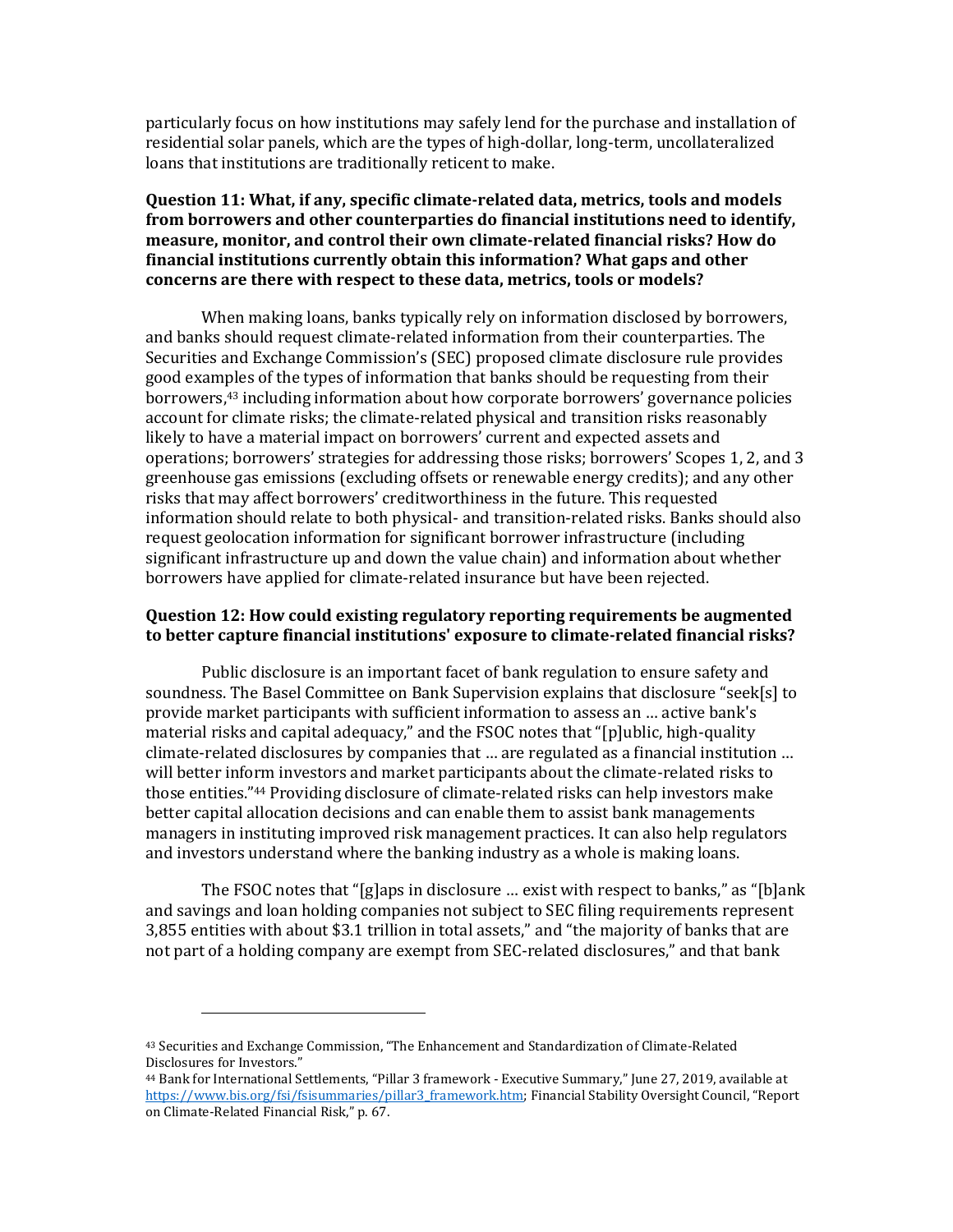Consolidated Reports of Condition and Income (call reports) "could benefit from further enhancement and integration with other data sources." 45

The FDIC should work with the Office of the Comptroller of the Currency (OCC) and Federal Reserve Board to amend their call reports and any other required reports to include relevant fields related to banks' climate-related financial risks. At minimum, line items should be added to each applicable schedule that detail banks' loans for or securities backing fossil fuel exploration, extraction, and electricity generation; for or backing assets subject to physical risk (broken out by type of weather event); and for or backing assets subject to transition risk.

In addition to these particular line items, the FDIC should also consider providing methods or standards by which banks can account for their greenhouse gas emissions. The Partnership for Carbon Accounting Financials (PCAF), for example, has developed standards by which banks and other financial institutions can calculate their financed emissions. While we do not necessarily recommend that the FDIC adopt the PCAF standards outright—we believe that having regulators write standards themselves "avoid[s] the potential legal, policy, and administrative risks of delegating that authority to a third party" while still relying on "[p]rivate standard-setters [to] help advance the techniques and science behind standards and develop best practices" <sup>46</sup>—we do think that some standards should be articulated to ensure reliable, consistent, and comparable disclosures between institutions.

# **Questions 13 and 14: How do financial institutions use climate scenario models, analysis, or tools and what challenges do they face? What factors are most salient for the FDIC to consider when designing and executing scenario analysis exercises?**

We appreciate the FDIC's commitment to ensuring the largest banks conduct some form of climate scenario analysis. Scenario analysis, which the FDIC describes as an "exercise[] used to conduct a forward-looking assessment of the potential impact on an institution of changes in the economy, financial system, or the distribution of physical hazards resulting from climate-related risks," is important in that it can help banks understand their susceptibility to climate change risks.

In addition to institutions with assets above \$100 billion, mid-size, regional banks should be required to undertake climate-related scenario analyses as well. Regional banks, with portfolios that may not be as diversified as those of larger institutions, may experience higher rates of failure and branch closures as a consequence of natural disasters that affect only one geographic area. Accordingly, safety and soundness concerns necessitate climate scenario analyses for mid-size institutions, though those analyses may not need to be as rigorous as the ones for larger banks so long as they help institutions gain a better understanding of the climate risks they face.

<sup>45</sup> Financial Stability Oversight Council, "Report on Climate-Related Financial Risk," p. 63, 86.

<sup>46</sup> Dylan Bruce and others, "The SEC Should Write Its Own Environmental, Social, and Governance Rules," Center for American Progress, December 13, 2021, available at

[https://www.americanprogress.org/article/the-sec-should-write-its-own-environmental-social-and](https://www.americanprogress.org/article/the-sec-should-write-its-own-environmental-social-and-governance-rules/)[governance-rules/.](https://www.americanprogress.org/article/the-sec-should-write-its-own-environmental-social-and-governance-rules/)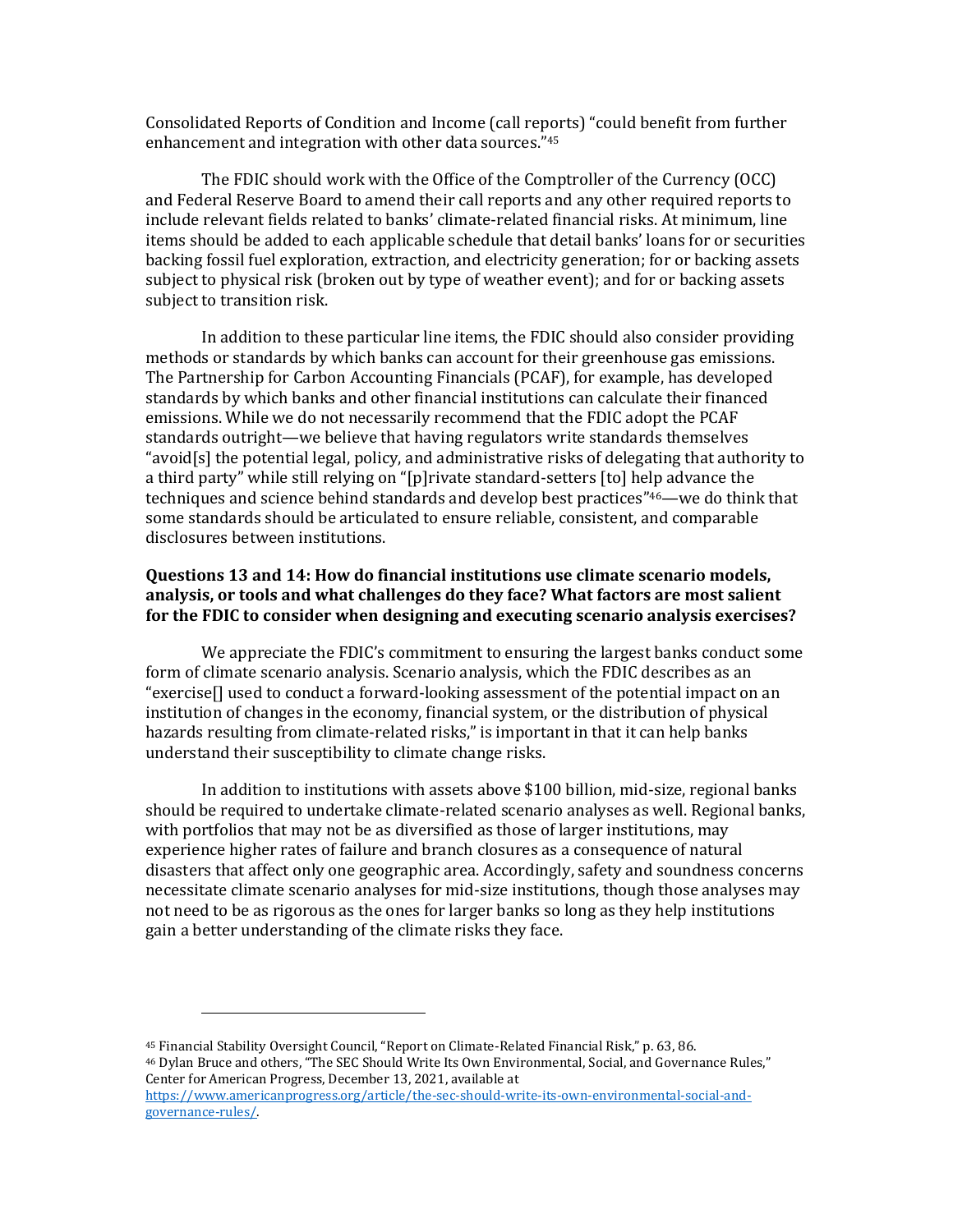When developing climate scenario analysis guidance, we encourage the FDIC to keep in mind several key points.

## *a. The FDIC must begin conducting scenario analyses quickly, and the first scenarios may be somewhat simplistic.*

It is important for institutions to begin conducting their analyses quickly in order to learn from them and take action as soon as possible. To that end, it is not necessary that the FDIC's initial scenarios be perfect. Just as with the Dodd-Frank Act Stress Tests and the Federal Reserve's Comprehensive Capital Analysis and Review, scenario analysis is an evolving effort that will improve after each iteration. We expect the first scenarios provided by the FDIC to be somewhat simplistic and to become more comprehensive as the FDIC and banks learn from prior years' analyses and as climate scientists gather additional information.

# *b. The FDIC must provide multiple scenarios to banks describing orderly and disorderly transitions.*

The FDIC must provide at least three common scenarios to banks:

- (1) One that provides for an orderly transition that "assume[s] climate policies are introduced early and become gradually more stringent" and "[b]oth physical and transition risks are relatively subdued;"
- (2) One that provides for a disorderly transition that assumes "higher transition risk due to policies being delayed or divergent across countries and sectors;" and
- (3) One that provides a hot-house scenario that "[a]ssume[s] that some climate policies are implemented in some jurisdictions, but global efforts are insufficient to halt significant global warming," and "[c]ritical temperature thresholds are exceeded leading to severe physical risks and irreversible impacts like sea-level rise." 47

These scenarios should provide for a broad range of plausible outcomes with respect to global emissions, tipping points, and the speed with which the global transition to clean energy, and should set short-, medium-, and long-term analysis windows of 3-5 years, 5- 10 years, and 30 years.

The FDIC's scenarios must account for the correlated nature of physical and transition risks. These risks can manifest themselves not just as discrete events, but also as events occurring in series and in parallel. For example, natural disasters can cause physical damage that consequently result in productivity losses, and technological innovations that reduce dependency on fossil fuels can beget further innovations.

Lastly, the FDIC should also look to other jurisdictions and U.S. regulatory agencies for input on its scenarios, though it need not harmonize with those other jurisdictions. We recommend the FDIC utilize the scenarios for the National Climate Assessment as a basis

<sup>&</sup>lt;sup>47</sup> NGFS, "Scenarios Portal," available at <https://www.ngfs.net/ngfs-scenarios-portal/> (last accessed May 2022).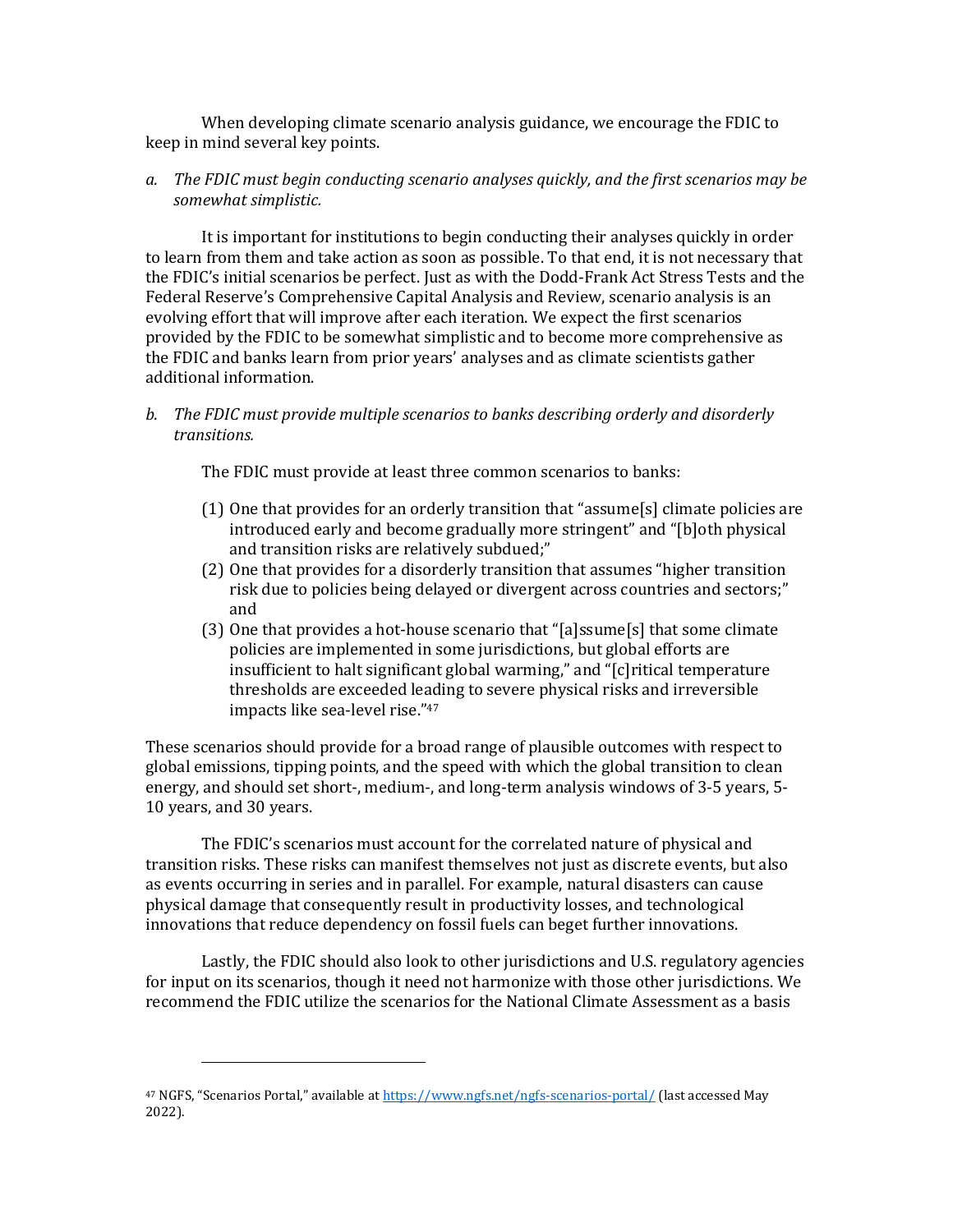for its initial scenarios,<sup>48</sup> as well as resources developed by other federal agencies, such as the Environmental Protection Agency's summaries of research investigating the sectoral impacts of climate change.<sup>49</sup> The FDIC can also base its initial scenarios off the work of the Network for Greening the Financial System and other jurisdictions that have begun conducting their own climate scenario analyses, including the European Central Bank,<sup>50</sup> the Bank of England,<sup>51</sup> the Bank of Canada,<sup>52</sup> the Hong Kong Monetary Authority,<sup>53</sup> and others.

#### *c. The FDIC must ensure banks' models are sufficiently rigorous and avoid obvious pitfalls.*

The FDIC—through the use of guidance and examinations—must ensure that banks' models are sufficiently rigorous so as to be useful. There are several key points that the FDIC must ensure banks consider. First, banks should not be allowed to "model shop." The climate scenario analysis process is about helping banks understand their climaterelated financial risks—not about optimizing capital, penalizing institutions, or appeasing regulators. To that end, the process of creating or identifying a model is itself just as important as the outcome, and model shopping to attain the "optimal" outcome should be discouraged. Additionally, models should be sector- and location-specific and that the assumptions made by banks' models should be clear and transparent. Some sectors will be less susceptible to climate-related financial risks than others even if they are in the same location, and data sources that aggregate information can mask important variations in data.<sup>54</sup> Similarly, it is imperative that banks understand any assumptions that are baked into the models they use so bankers and the FDIC understand where models' blind spots may be. Finally, models most must take into consideration network effects within the financial sector, as institutions may face rapid asset repricing that affects not only asset owners but holders of those owners' securities or debt. Additionally, banks may face runs and the banking system as a whole may experience contagion and overall instability. Models must take these considerations into account.

\*\*\*

<sup>50</sup> Spyros Alogoskoufis and others, "ECB Economy-Wide Climate Stress Test" (Frankfurt: European Central Bank, 2021), available at https://www.ecb.europa.eu/pub/pdf/scpops/ecb.op281~05a7735b1c.en.pdf. <sup>51</sup> Bank of England, "Guidance for participants of the 2021 Biennial Exploratory Scenario: Financial risks from

<sup>48</sup> U.S. Global Change Research Program, "Scenarios for the National Climate Assessment," available at <https://scenarios.globalchange.gov/> (last accessed May 2022).

<sup>49</sup> U.S. Environmental Protection Agency, "Technical Documentation on The Framework for Evaluating Damages and Impacts (FrEDI)" (Washington: 2021), p. 15-16, available at

[https://www.epa.gov/system/files/documents/2021-10/technical-documentation-on-the-framework-for](https://www.epa.gov/system/files/documents/2021-10/technical-documentation-on-the-framework-for-evaluating-damages-and-impacts_maintext.pdf)[evaluating-damages-and-impacts\\_maintext.pdf.](https://www.epa.gov/system/files/documents/2021-10/technical-documentation-on-the-framework-for-evaluating-damages-and-impacts_maintext.pdf)

climate change" (London: 2021), available at [https://www.bankofengland.co.uk/-/media/boe/files/stress](https://www.bankofengland.co.uk/-/media/boe/files/stress-testing/2021/the-2021-biennial-exploratory-scenario-on-the-financial-risks-from-climate-change.pd)[testing/2021/the-2021-biennial-exploratory-scenario-on-the-financial-risks-from-climate-change.pd.](https://www.bankofengland.co.uk/-/media/boe/files/stress-testing/2021/the-2021-biennial-exploratory-scenario-on-the-financial-risks-from-climate-change.pd)  <sup>52</sup> Bank of Canada, "Using Scenario Analysis to Assess Climate Transition Risk" (Ottawa: 2021), available at [https://www.bankofcanada.ca/wp-content/uploads/2021/11/BoC-OSFI-Using-Scenario-Analysis-to-Assess-](https://www.bankofcanada.ca/wp-content/uploads/2021/11/BoC-OSFI-Using-Scenario-Analysis-to-Assess-Climate-Transition-Risk.pdf)[Climate-Transition-Risk.pdf.](https://www.bankofcanada.ca/wp-content/uploads/2021/11/BoC-OSFI-Using-Scenario-Analysis-to-Assess-Climate-Transition-Risk.pdf) 

<sup>53</sup> Hong Kong Monetary Authority, "Pilot Banking Sector Climate Risk Stress Test" (Hong Kong: 2021), available a[t https://www.hkma.gov.hk/media/eng/doc/key-functions/banking](https://www.hkma.gov.hk/media/eng/doc/key-functions/banking-stability/Pilot_banking_sector_climate_risk_stress_test.pdf)[stability/Pilot\\_banking\\_sector\\_climate\\_risk\\_stress\\_test.pdf.](https://www.hkma.gov.hk/media/eng/doc/key-functions/banking-stability/Pilot_banking_sector_climate_risk_stress_test.pdf) 

<sup>54</sup> Task Force on Climate-Related Financial Disclosures, "The Use of Scenario Analysis in Disclosure of Climaterelated Risks and Opportunities," available at <https://www.tcfdhub.org/scenario-analysis/> (last accessed May 2022).